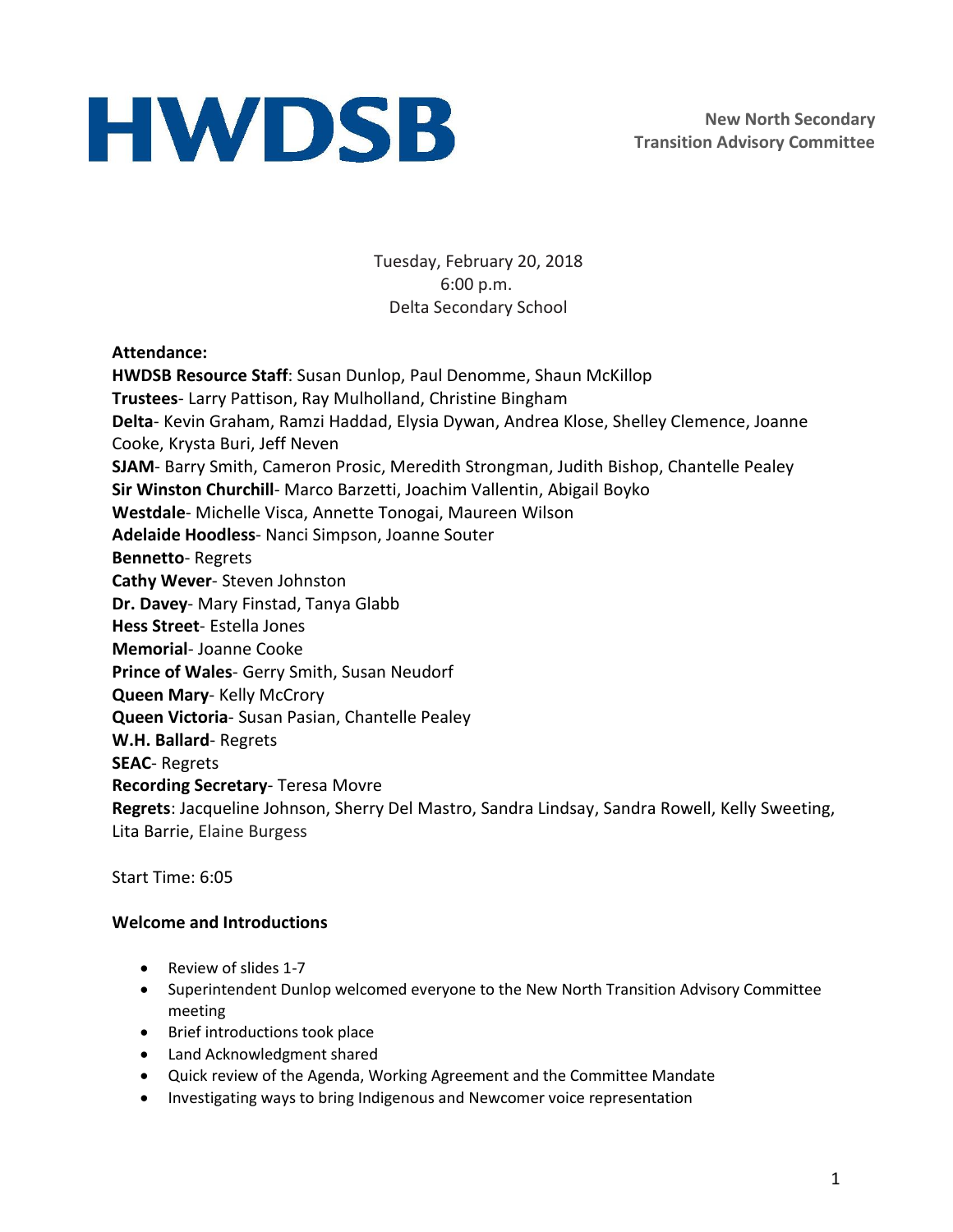Minutes from Jan 16/18 approved with one small change

### **HWDSB Website**

- Review of slides 8-11
- Access information by using the link<http://www.hwdsb.on.ca/about/transition-committees/>
- New-North Secondary School Transition Committee section
- Agenda, handouts, and minutes will be posted

### **Construction Update**

- Review of slides 12-19
- Construction is ongoing
- Installation of electrical, HVAC, plumbing etc.
- On track for the September 2019 projected opening
- School build is projected to be completed by April-May 2019
- Will not move students earlier even if the build is completed
- Will keep the committee informed if there are any delays

### **Graduation Rates**

- Review of slide 20
- We do not publish the graduations rates for individual schools but rather the average graduation rate Board wide
- Average graduation rate increased from 2009 to this past year
- Over all School Board Graduation rates are published
- Schools collect their own data for their own planning in order to improve

### **Questions/Answers/Comments**

- 1. Graduation rates used to be published. *The Board no longer publishes individual school graduation rates. Individual schools have grad rates that they use for their own planning to ensure they are focused on student success and the school plan.*
- 2. 2012 graduation rates: Delta- 69.18 %, SJAM- 58.84 %, SWC- 72.32%, Westdale- 94.41% Are the rates the same? *Since individual graduations rates are not published that information is not readily available to comment on. Individual schools use their own data to ensure they meet the needs of each student.*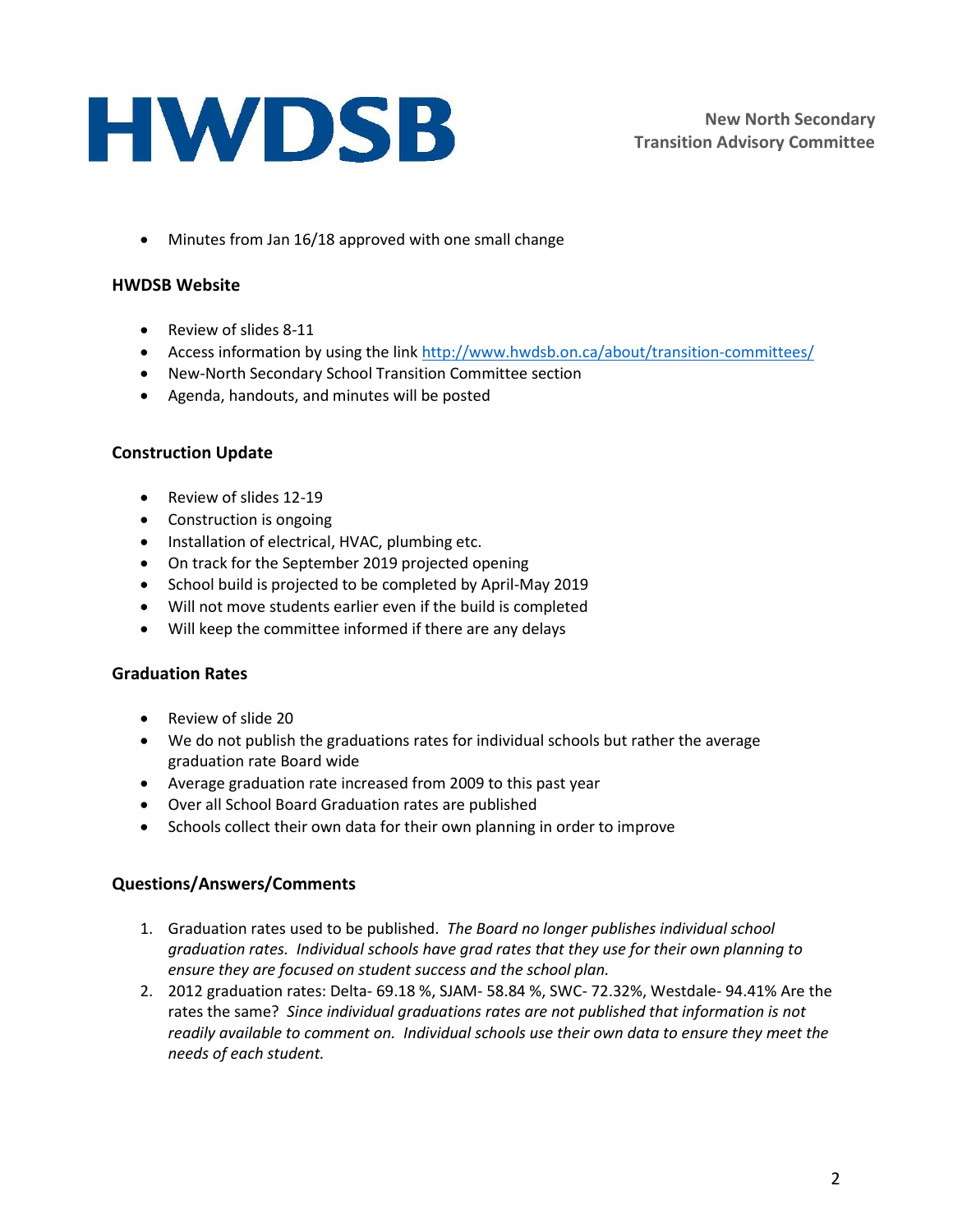- *3.* What is the rationale for not publishing this information? *Ministry of Education requires School Boards to publish the average graduation rate publicly. Schools collect their own data and use it for their planning in order to improve student success.*
- *4.* How does a parent access the performance of their own school? *In terms of public accountability and achievement the Ministry does collect certain data such as EQAO results and over all rates of each School Board.*

### **Transition Update**

- Review of slide 21
- New North School Naming process is underway
- Survey is open until March 29, 2018
- Electronic or paper survey
- For a name to be considered it must come through the survey
- All names suggested are compiled into a report
- Report will be reviewed by the Naming Committee (TBD- membership outlined in the procedure)
- Through the committee process (not a vote and not determined by the number of times a name is submitted) the committee will recommend 3 names to go forward to the Board of Trustees who make the final decision
- Naming Committee tentatively set to meet on April 11- submit 3 names to trustees in May and potentially a final decision made by Trustees by mid to late May.
- 5. *How are students informed of the survey?* Through their schools- via announcements etc.

### **Review of Breakout Discussions**

### **Community Partnerships & Engagement**

- Review of slide 22
- $\bullet$  March 27<sup>th</sup> meeting
	- o Harold (Hal) Hilgren- Manager of Archives- will come to discuss the process the Archives use to determine which materials are to be preserved
	- o Bill Torrens and/or members of the ESL staff will provide a presentation on ESL programming and inclusive education
- City of Hamilton will be invited to a future meeting to discuss traffic routes and LRT
- Important question that we will continue to keep front and foremost- How do we engage the community?
- What partnerships do we currently have at Delta and SJAM?
	- $\circ$  Currently compiling a list of formal and informal partnerships and we will share this once completed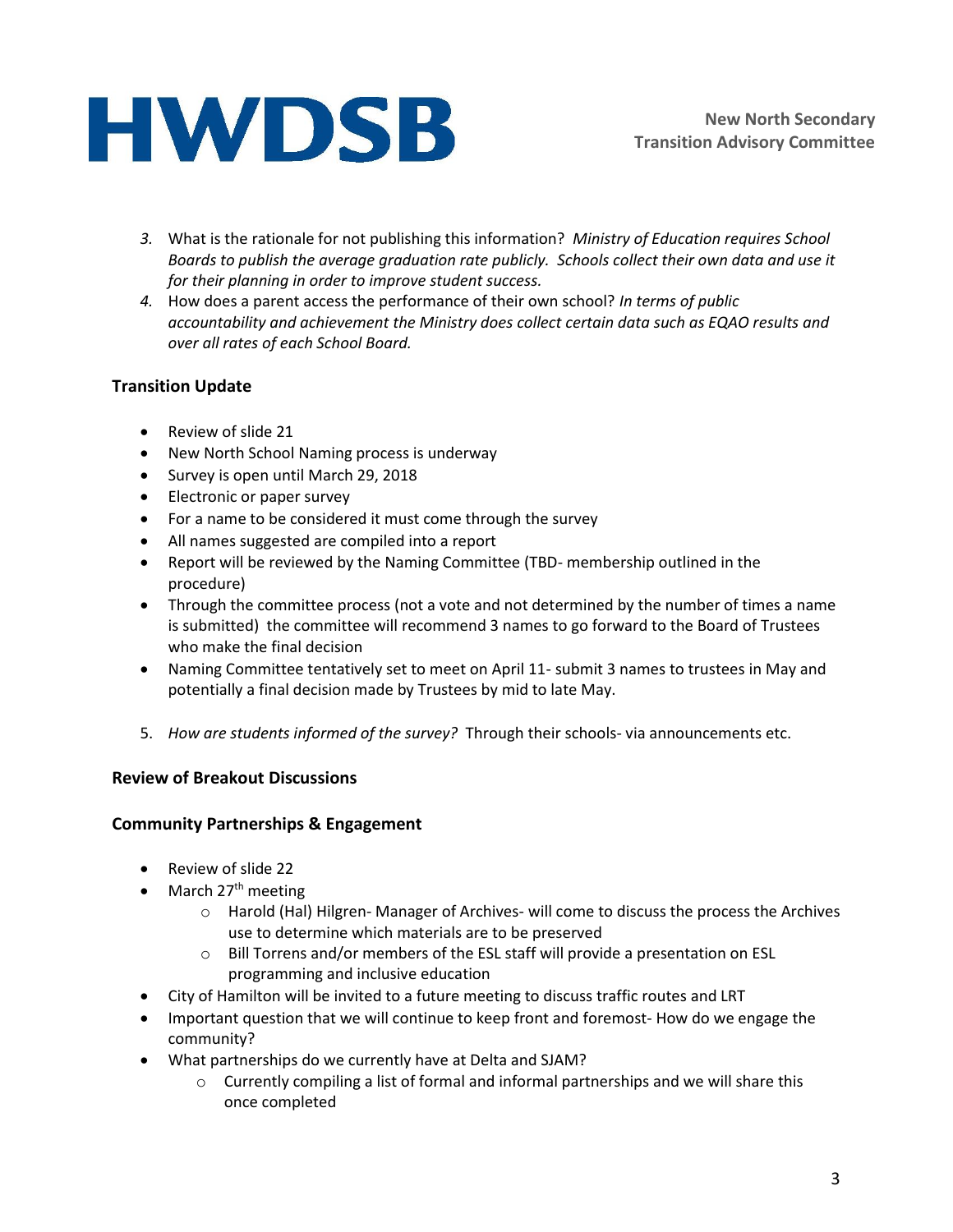- Current rentals can be accommodated at the new school
- *6.* Can the report include what population of students the partnership supports? E.g. ESL, Mental Health etc*. Yes.*
- *7.* Do we have a formal agreement regarding the use of Tim Horton's Field? *We don't have a formal agreement yet. Facilities department will continue to work through the details of the agreement.*
- *8.* Who will be consulted to compile the partnership report? *Shawn McKillop- Community Engagement Manager will compile the report. Secondary Principals have created a Google Doc that will be shared with school staff (Student Services, Guidance, Resource etc.) to compile an extensive list of partnerships. When the list is completed it is suggested principals consult with their School Councils to ensure nothing is missed.*
- *9.* Could we approach SHAE regarding Indigenous programming? Report called Bundled Arrow could provide insight. *This is already happening. Sue to follow up and invite to future meeting.*
- *10.* Could we approach SWISH workers? What changes are they seeing in population trends? *This is already happening. Sue to follow up and invite to a future meeting.*
- *11.* Can we invite Facilities to attend a meeting and provide an update regarding Tim Horton's Field? *Yes, when we have an update it will be shared with the committee.*
- *12.* How would an outside agency already in our schools such as John Howard Society speak to the committee*? They should reach out to Superintendent Dunlop. Principals have already reached out to the John Howard Society. Looking at restorative practices to bring the two school communities together.*
- *13.* When will decisions be made regarding colours and mascots etc.? If we are partnering with the Tim Horton's Field perhaps we should wait*. These decisions will likely be made in the 2018/2019 school year.*
- *14.* How would a group bring information to the committee? *The group should contact Superintendent Dunlop.*

### **Transition Activities**

- Review of slide 23
- Some planning has already begun- many more activities will start up in the 2018/2019 school year
- How are we getting students together from different areas?
- How do you get students to want to be a part of theses transitions?
- Feeder Schools- Grade 7&8s transition plans
- Principals of Delta, SJAM, SWC and Westdale shared the following:
	- $\circ$  Delta's Tech teacher visiting feeder schools- students getting hands on experience building bird houses and meeting staff
	- $\circ$  Introduce ourselves, and sharing information about programming and option sheets
	- o Hess Street has visited SJAM- getting a feel for technology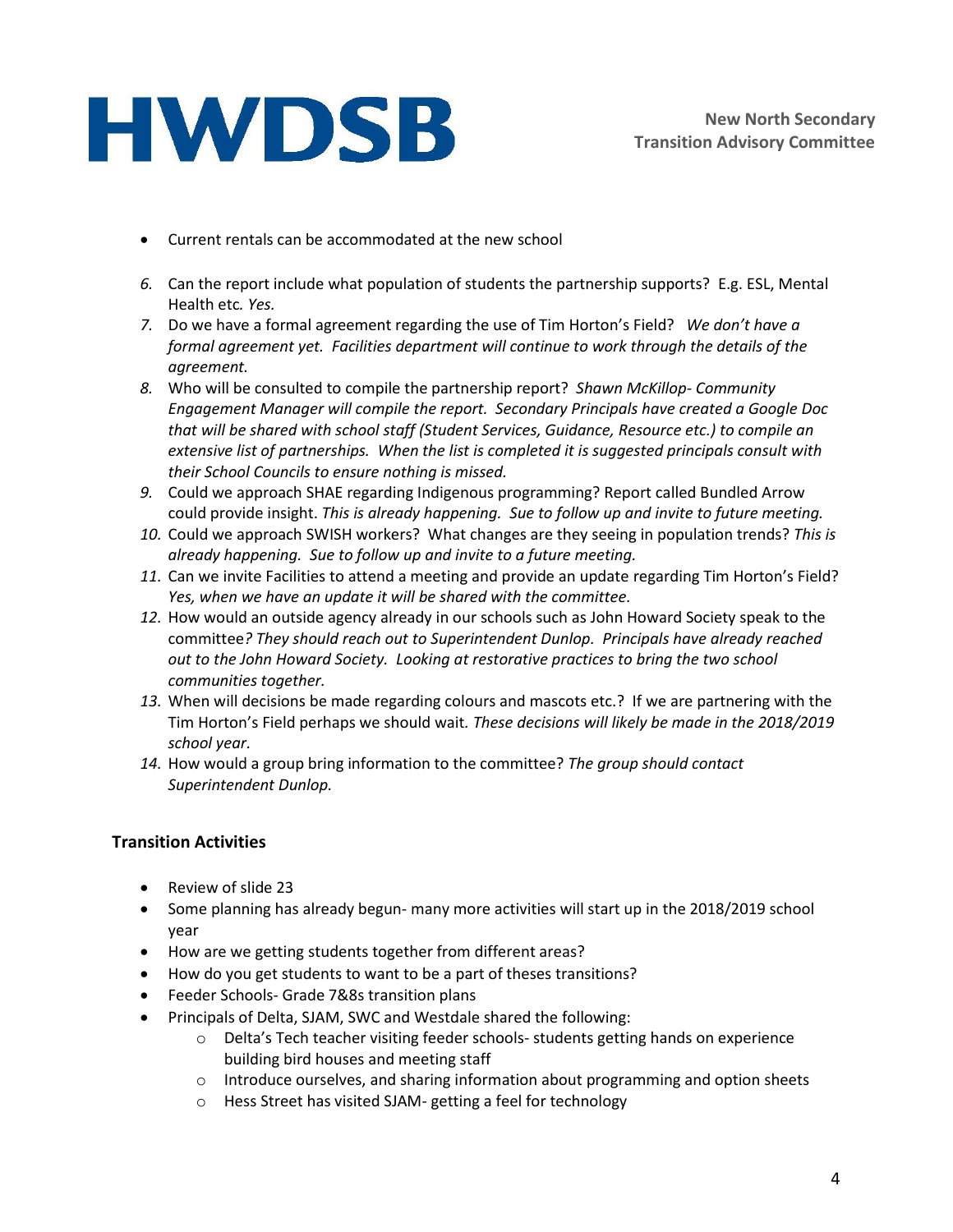

- o Urban Priority High School Funding supports teacher release to allow for connections with students and parents to demystify "high school"
- o Sending English and Math teachers into the feeder schools to explain the differences between Academic, Applied and Locally Developed pathways
- $\circ$  Westdale has had 3 opportunities for the feeder schools to come over to visit
- o Bennetto and Hess will be offered additional dates for visits
- o Big day planned in May for future Westdale students
- o SWC has hosted feeder school visits
- o Additional dates will be offered to Queen Mary
- 15. A committee member expressed appreciation to the staff for putting students first. Commented on the amazing job staff is doing welcoming students and making them feel safe. Students are being put first.

### **Program and Accommodation**

- Review of slides 24-26
- Review of French Immersion boundaries. Two sites- Sherwood and Westdale begins in Gr. 9
- Review of IB boundaries. Two sites-Westdale and Ancaster High begins in Gr.11
- Reviewed Tier 3 and Specialist High Skills Majors
- SHSM begins in Gr. 11. Students apply in Gr. 10 year to attend in Gr. 11
- *16.* The IB Program prepares students to enter prestigious universities. Do all 3 high schools offer enriched programming? We should ensure all students have the access to IB. *The IB Program no longer begins in Gr 9- We do not offer Pre-IB courses. IB begins in Gr. 11- it is an intense academic program. The prerequisites to IB are 3 Maths and 2 Language credits by the end of Gr. 10. There are some Enriched courses that are offered to students not just those interested in IB. Enriched Programming depends on course selection-option sheets- based on how many students are interested-that determines if the principal can offer the course (this is the same for all courses). Students do not have to have Enriched courses to enter IB.*
- 17. Do we have programming in place that will allow a student outside of the Westdale catchment to attend IB at Westdale? *Yes. To get into the IB program you are required to have the prerequisites of 3 Maths and 2 Language credits by the end of Gr. 10, along with interest in the program and show academic achievement. IB is offered at two sites- Ancaster High and Westdale. See slide 25 for school boundaries based on the student's address.*
- 18. Is cosmetology the only program currently at Delta that will not be offered at the New North? *Yes.*
- 19. Ample space in shops. Industrial scale? Will size be similar*? Floor plans are available for viewing. The Ministry provides funding based on their bench mark.*
- 20. How was the decision made to offer Indigenous Studies at Westdale? Do we know how many indigenous students have decide to attend Westdale versus the New North School? What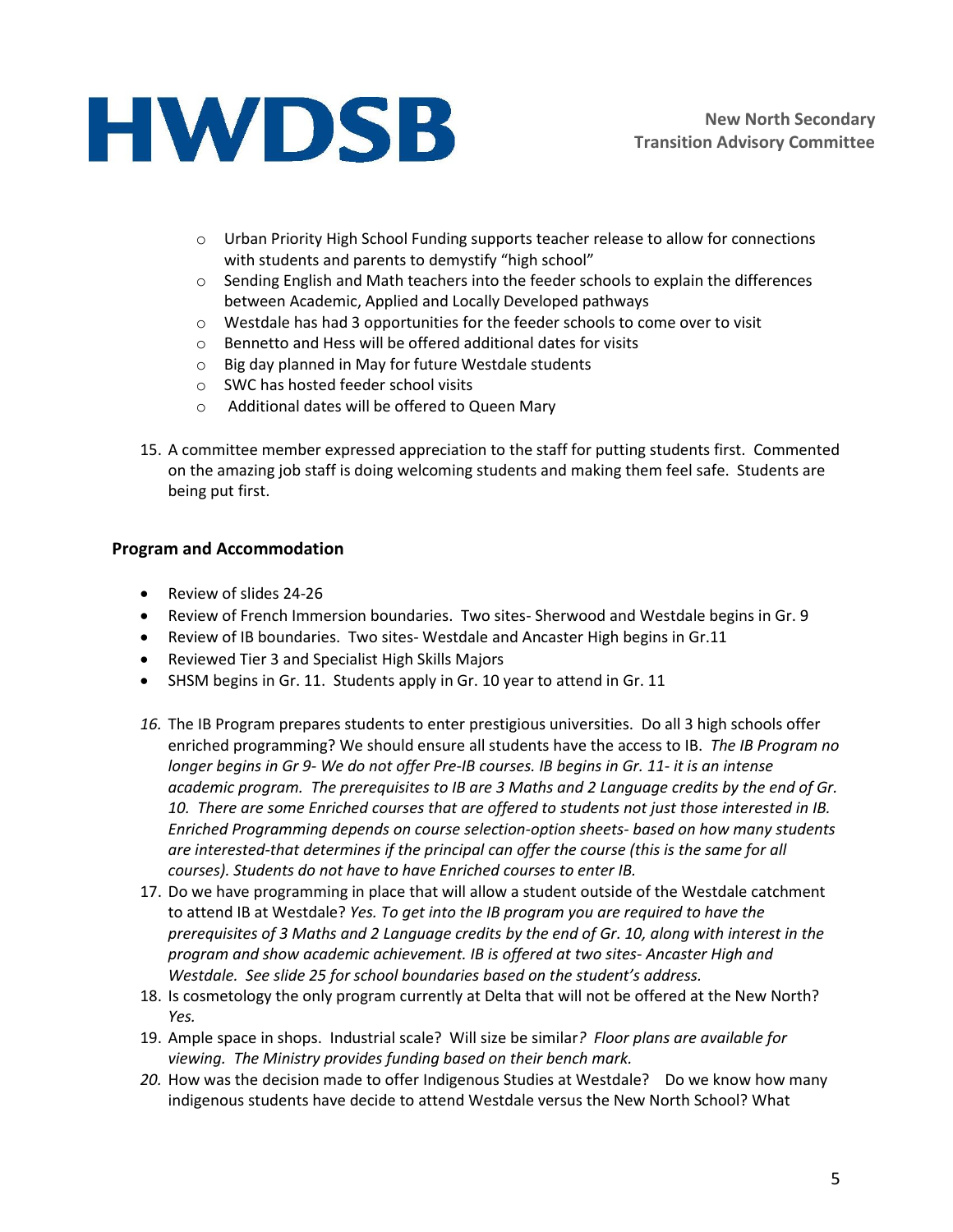supports will be in place for these students? *Slide 26 presents the Secondary Program Strategy that was passed in June 2013. If a need for additional programming such as NYA:WEH became a need at Westdale then the Board would review. If there were enough students interested in Indigenous Studies there is a potential these course could be added at Westdale. There is a process to self-identify but many Indigenous families choose not to identify for a number of reasons. As a part of Positive Climate our schools look within to understand and support the different cultures within their buildings. Indigenous (or Native as the Ministry of Education refers to) Studies are possible to be offered at all secondary schools as these courses are part of the Ontario Curriculum. They would be offered based on student interest. For example, Mohawk is offered this semester at Delta and SJAM.NYA:WEH is a community support program that is offered to support indigenous and other students who may be interested.*

- 21. A committee member praised the dedication and hard work of both the Delta staff and students. Many students attending Delta will continue to be extremely successful academically and will go on to post-secondary education.
- *22.* Will Bill Torrens be providing us with the demographic information to assist the committee to identify the student population? *We can provide high level data including % of newcomers, ESL etc.*
- *23.* What are we doing to ensure all resources are available to students coming out of the high priority schools so that the graduation rates climbs? Is there a vision? *At our first meeting we discussed the vision of the new school. Strategic Direction – we have a vision of what every school will look like and we are committed to meet the needs of the students. The principals of Delta and SJAM are meeting regularly in order to create that vision. We are a year and half out before opening. Priority schools- perhaps more needs. Priority schools are provided additional supports. Urban Priority High Schools receive additional funding to support staffing and resources to support our students.*
- *24.* What impact does this realignment have on Westdale programming? Example academic versus applied? With the current EQAO results the students coming into Westdale may not be drawn into academic programming? Will that mean resources will be taken away from academic students? *Students at Westdale will not be disadvantaged because of the change in boundaries. There is staff capacity to address the needs of the students. Every school works to meet the needs of the students. The only change in programming would the ESL program.*

### **Culture and Traditions**

- Review of slide 27
- What will happen to the building after the new school opens?
- Will follow the Property Disposition Procedure The Board of Trustees approves the property to be sold through a board motion
- Once a property is available for sale there is a very strict process to follow
	- o Phase 1 the property is circulated to other School Boards and Institutions (e.g. Hamilton Catholic Board, Mohawk College, McMaster etc.) If none of the preferred agencies purchase the property we move to Phase 2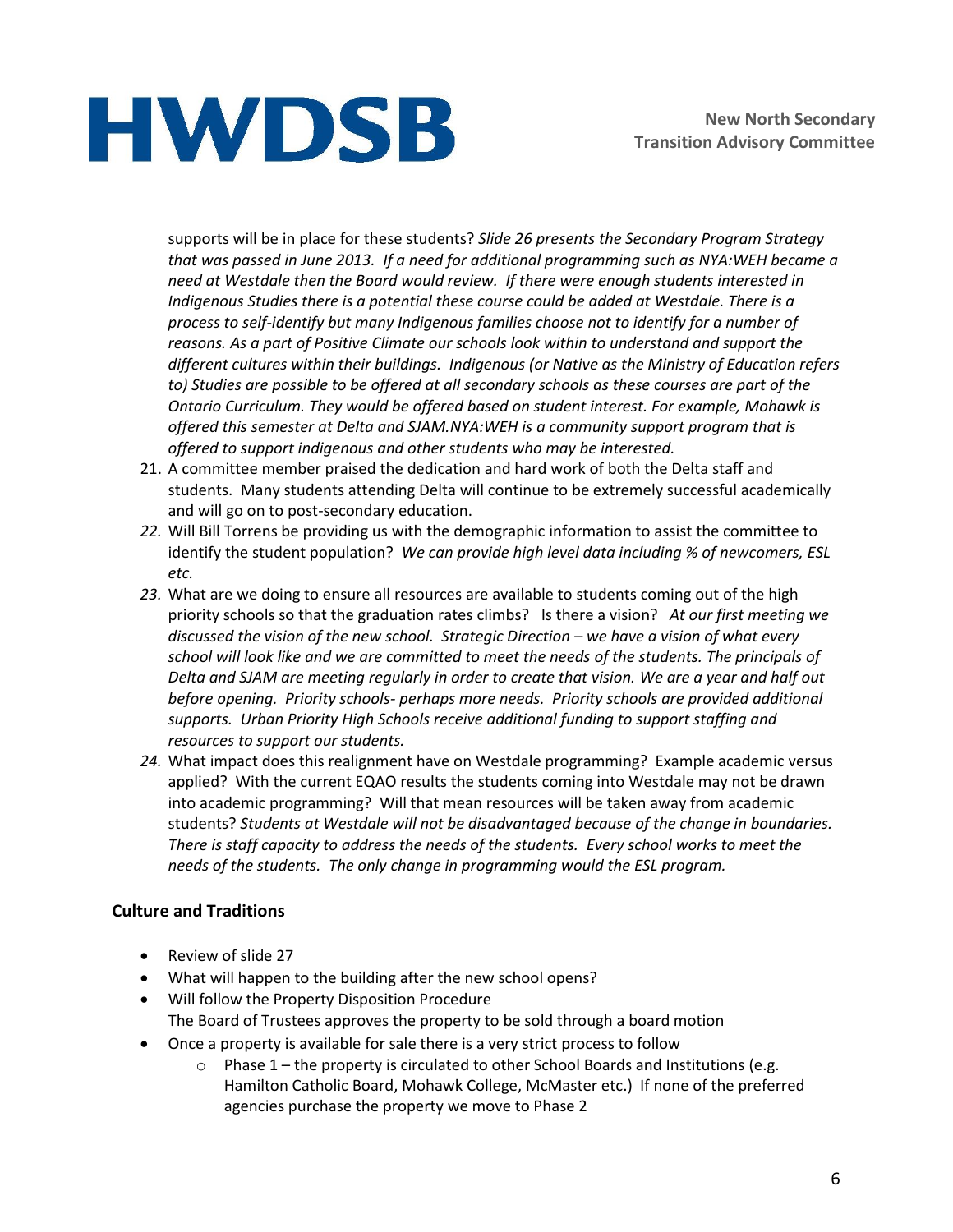- o Phase 2- to the open market if no one from Phase 1 is interested
- o Nothing has been decided as of yet- Delta must close first
- SJAM- currently there is a proposal to build a Community Hub on the SJAM site-still in planning stages with many community agencies/partners including, Hamilton Health Sciences, City of Hamilton, YMCA of Hamilton, Burlington, Brantford and Kiwanis Housing- Pending Ministry approval
- How will we merge students and school councils?
- How will student council elections happen?
- Artefacts
- Mascots and colours
- 25. Is there a dedicated office for School Council? *No.*
- 26. When will students be informed which school they will be attending in September 2019? *By the end of June 2018.*

### **Culture and Traditions Discussion- Working Group Time**

- Review of slide of 28
- What do you believe is important to consider for the new school in terms of positive school culture and climate?
- Chart paper and Post-It notes provided
- Comments will be compiled and shared at the March meeting

### **Next Steps**

- Review of slide 29
- Next meeting we will begin planning for the May  $15<sup>th</sup>$  public meeting
- Brief outline as to what the public meeting could look like:
	- o Whole group presentation
	- o Held in a gym
	- o Tables with facilitators
	- o Q&A session
	- $\circ$  What open ended types of questions can we ask at the meeting? Guided discussion where we do get feedback?
- Questions and agenda items can be emailed t[o tmovre@hwdsb.on.ca](mailto:tmovre@hwdsb.on.ca)

### **Future Meeting Dates**

- Review of slide 30
- Tuesday, March 27, 6:00 p.m.
- Tuesday, April 17, 6:00 p.m.